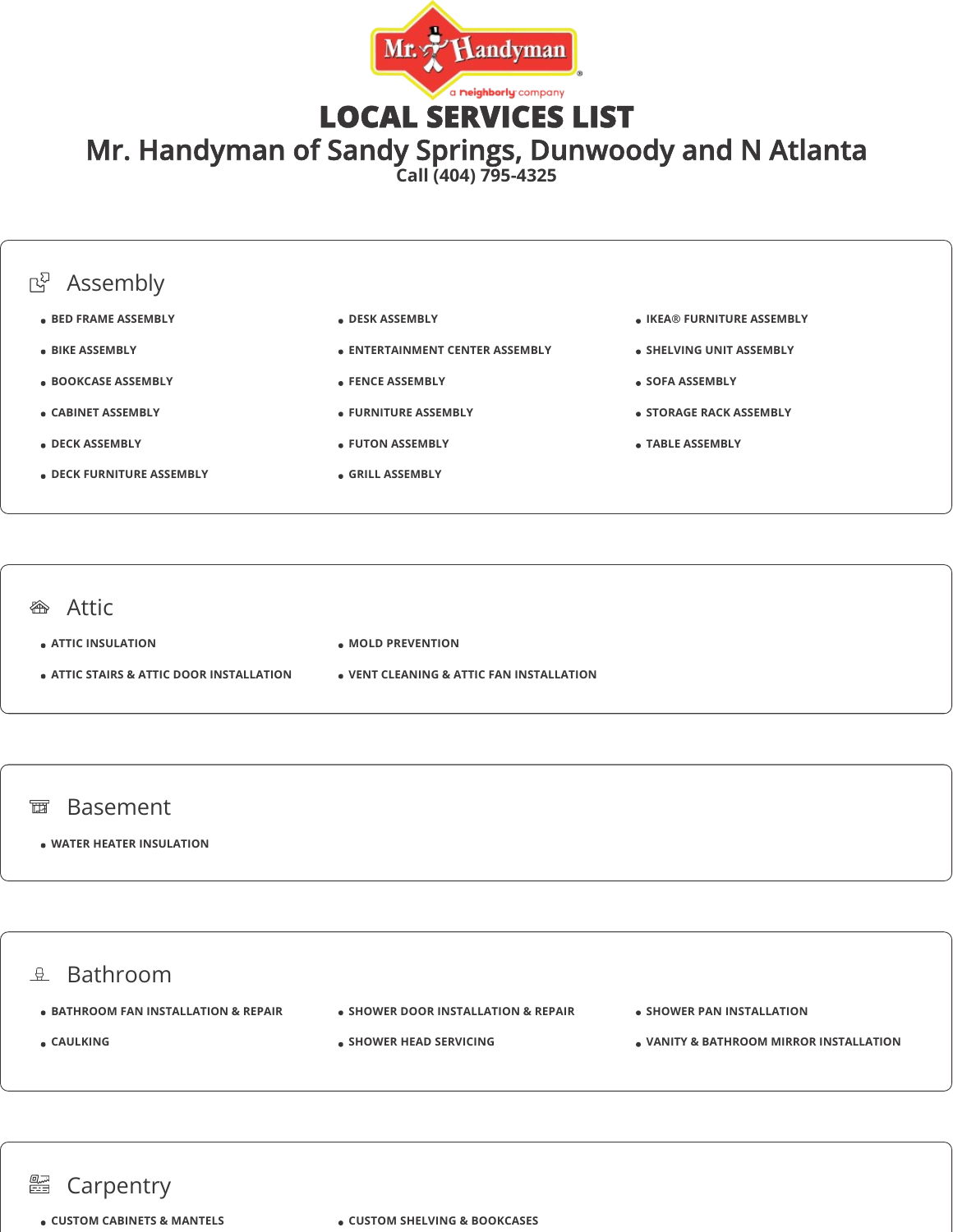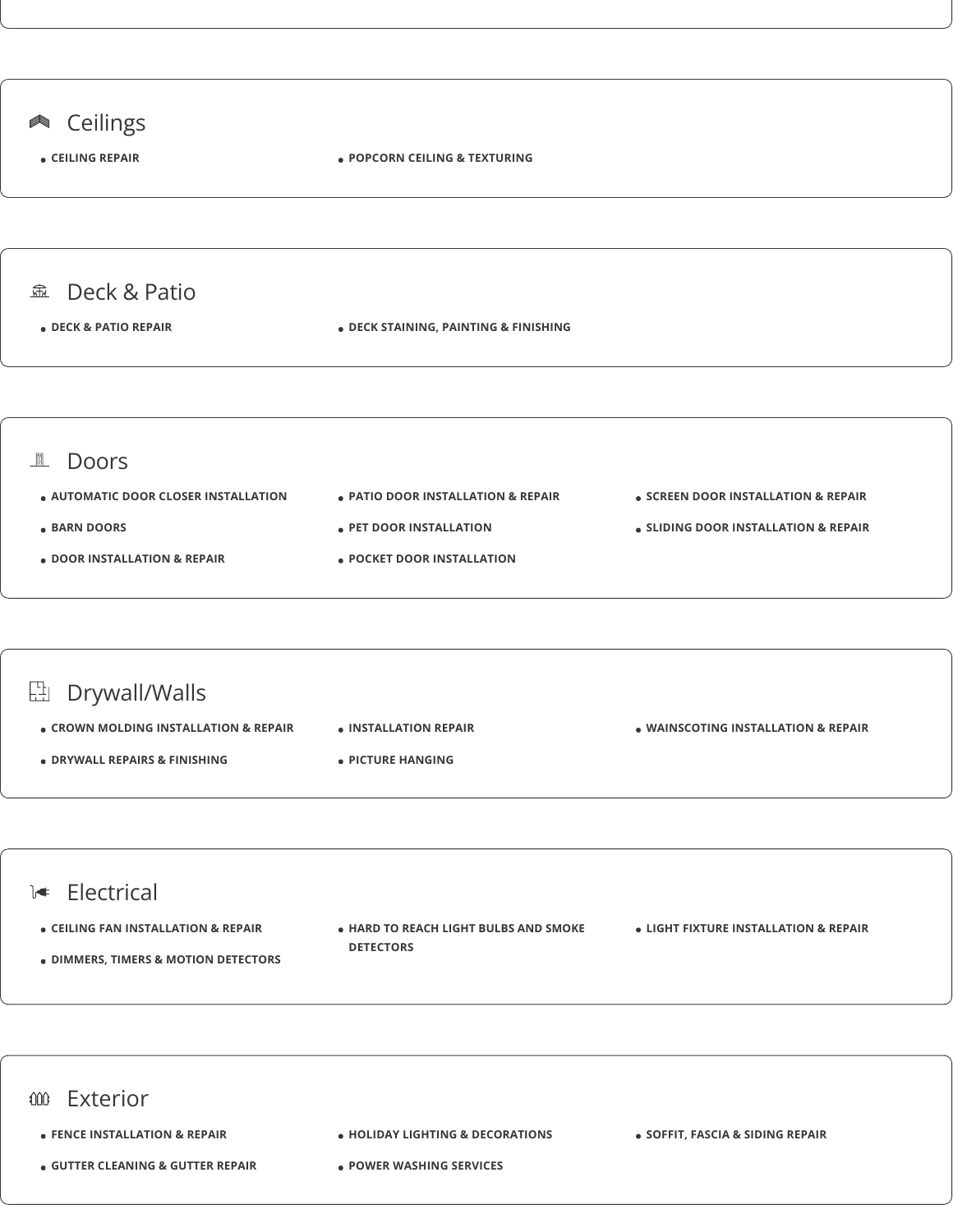

**Painting**